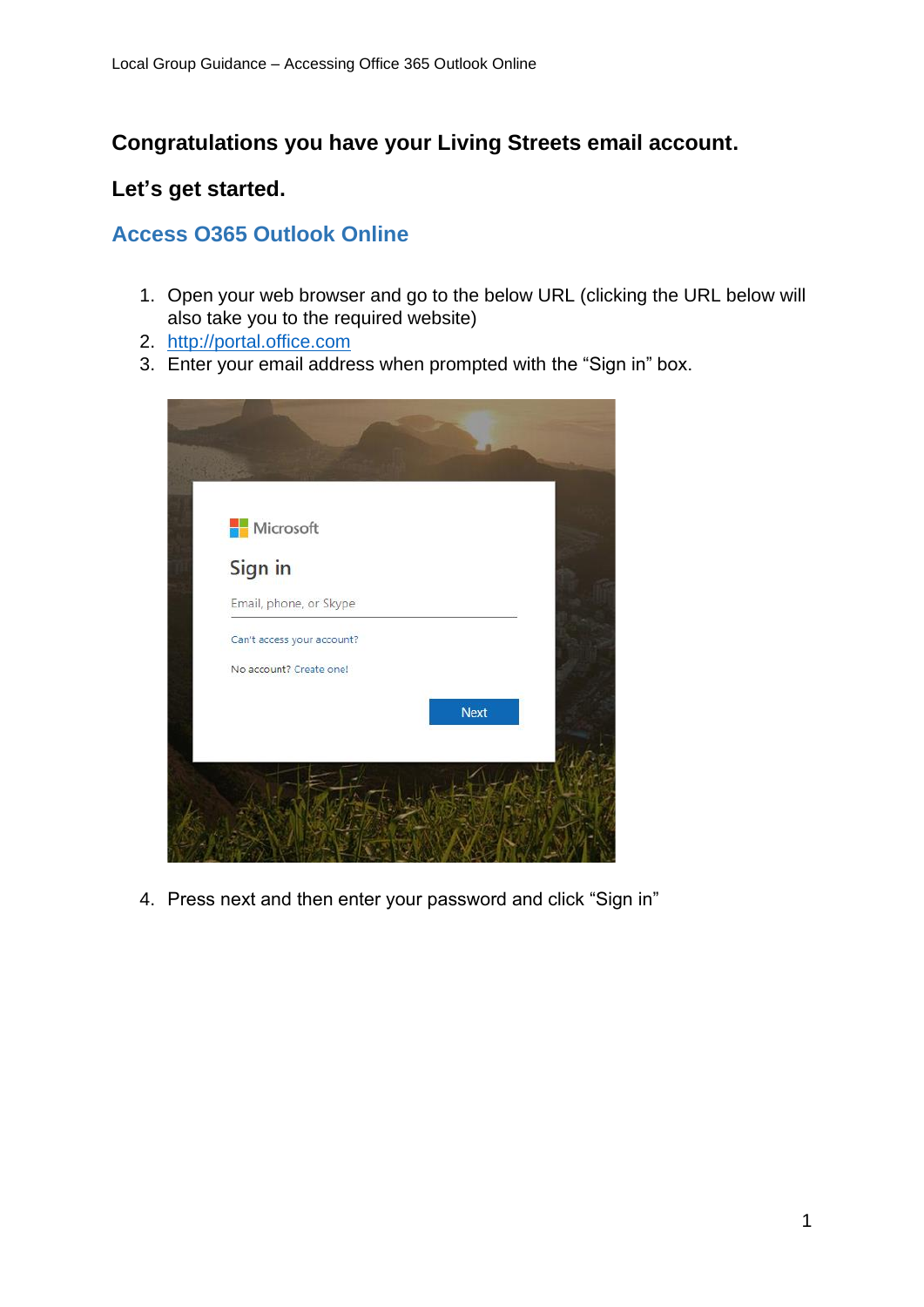

5. If asked whether you want to stay signed in, you can either choose Yes or No, this will keep you signed in if you close your browser and then re-open it.

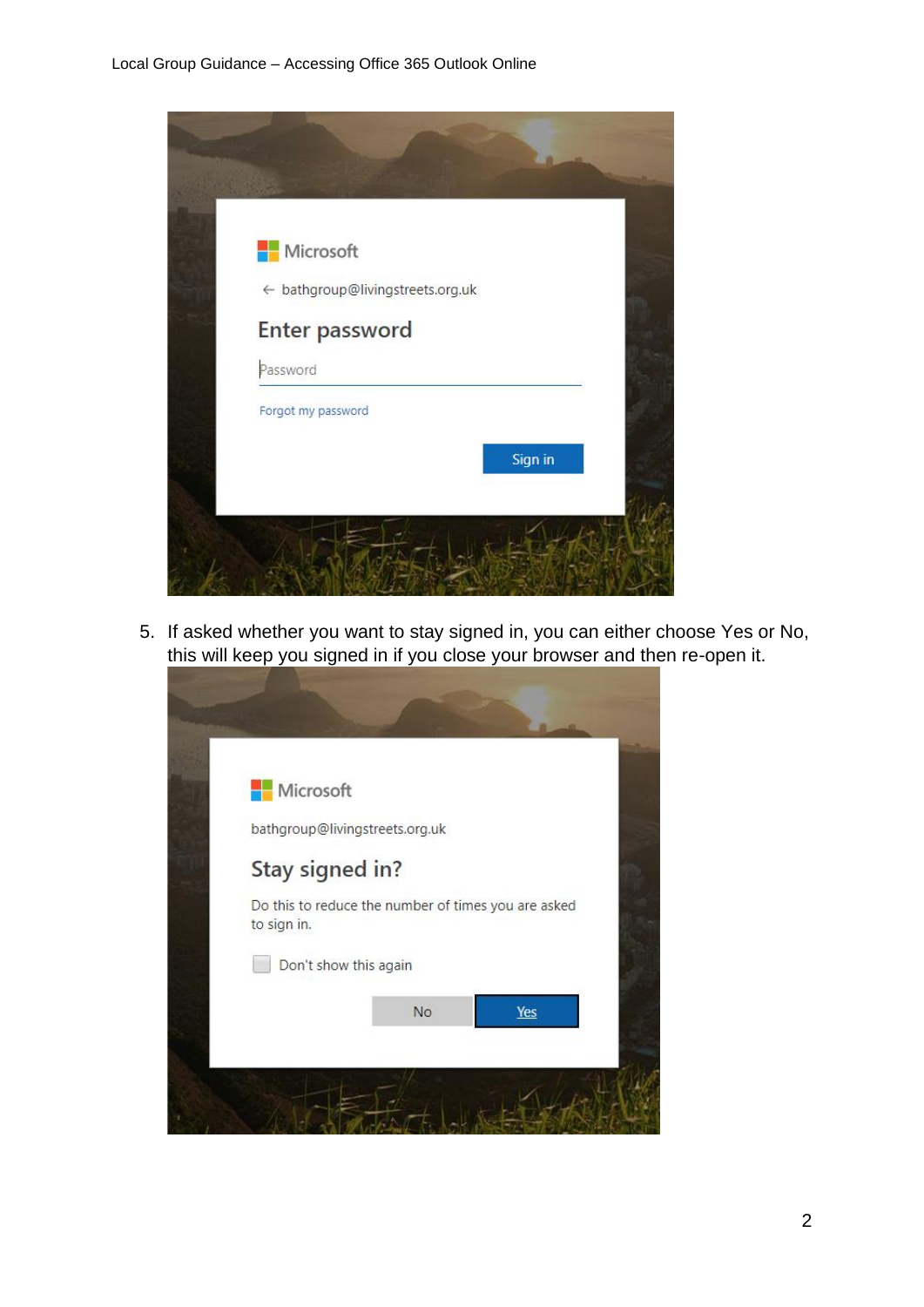6. You will then be logged into the main Office 365 portal, to access the emails, select the Outlook icon

| Good afternoon                                                                                                                                                                                                                                                        |                                                                                                                            |
|-----------------------------------------------------------------------------------------------------------------------------------------------------------------------------------------------------------------------------------------------------------------------|----------------------------------------------------------------------------------------------------------------------------|
| Apps<br><b>Business center</b><br>┳<br>ô<br>$R^8$<br>蔮<br>$\overline{\mathsf{v}}$<br>$\bullet$<br>Invoicing, email marketing,<br>online presence, and more. All-<br>Outlook<br>Tasks<br>Store<br>Calendar<br>People<br>in-one.<br>Explore all your apps $\rightarrow$ | Install Office V<br>$\times$<br><b>Install software</b><br>Get the familiar desktop apps on your<br>PC and Mac.<br>Got it! |
| Calendar<br>Friday, October 19, 2018                                                                                                                                                                                                                                  | <b>New Event</b>                                                                                                           |
| 20 Sat 21 Sun 22 Mon 23 Tue 24 Wed<br>25 Thu<br>19 Fri                                                                                                                                                                                                                |                                                                                                                            |
|                                                                                                                                                                                                                                                                       |                                                                                                                            |
| Keep track of your week<br>Click the New Event button to add an event to your calendar                                                                                                                                                                                |                                                                                                                            |
| $\sim$                                                                                                                                                                                                                                                                |                                                                                                                            |

7. You will then have access to the mailbox.

| Ω<br>Search Mail and People                                                                                                                  | $\Theta$ New $\vee$<br>Mark all as read                                                                                                                                                                                                                                                               |  |  |
|----------------------------------------------------------------------------------------------------------------------------------------------|-------------------------------------------------------------------------------------------------------------------------------------------------------------------------------------------------------------------------------------------------------------------------------------------------------|--|--|
| $\wedge$ Eolders<br><b>More</b>                                                                                                              | Focused Other<br>Filter v<br>Next: No events for the next two days.<br>Agenda                                                                                                                                                                                                                         |  |  |
| $\wedge$ Groups<br>* New<br>Groups give teams a shared<br>space for email, documents,<br>and scheduling events.<br><b>Discover</b><br>Create | Aisha Hannibal<br>∏ G ▶ +<br><b>Living Streets emails</b><br>Wed 10/10<br>Dear Local Groups, I am really sorry if you have had<br>Two weeks ago<br>Aisha Hannibal<br>Regular Round Up - chalk the walk, cycling a<br>10/5/2018<br>Dear Local Groups, It is autumn. A real chance to get<br>Last month |  |  |
|                                                                                                                                              | Aisha Hannibal<br>Your input needed on this cycling campaign<br>9/7/2018<br>Dear Local Groups, Okay I know that my email yeste<br>Aisha Hannibal<br>Regular Round Up - air consultation guide,<br>9/6/2018<br>Dear Local Groups, However many years it was since<br>Older                             |  |  |
|                                                                                                                                              | Campaign for Better Transport<br>O.<br>Transport for New Homes: free event in Oxf<br>8/23/2018<br>Good morning How can we build healthy, liveable c<br>Campaign for Better Transport<br>Introducing the Transport for New Homes A<br>8/16/2018<br>Good afternoon I am writing to introduce the Transp |  |  |
|                                                                                                                                              | Aisha Hannibal<br>Regular Round Up - two ways to get support<br>8/10/2018<br>Dear Local Groups, Thank you for getting back me a<br>Aisha Hannibal<br>I want to know what you think about the W.<br>7/31/2018<br>Hello local groups, I want to share this news and get<br>Aisha Hannibal               |  |  |
|                                                                                                                                              | Regular Round Up - The People's Award - ar<br>7/6/2018<br>Dear Local Groups, Wouldn't it be wonderful for all t                                                                                                                                                                                       |  |  |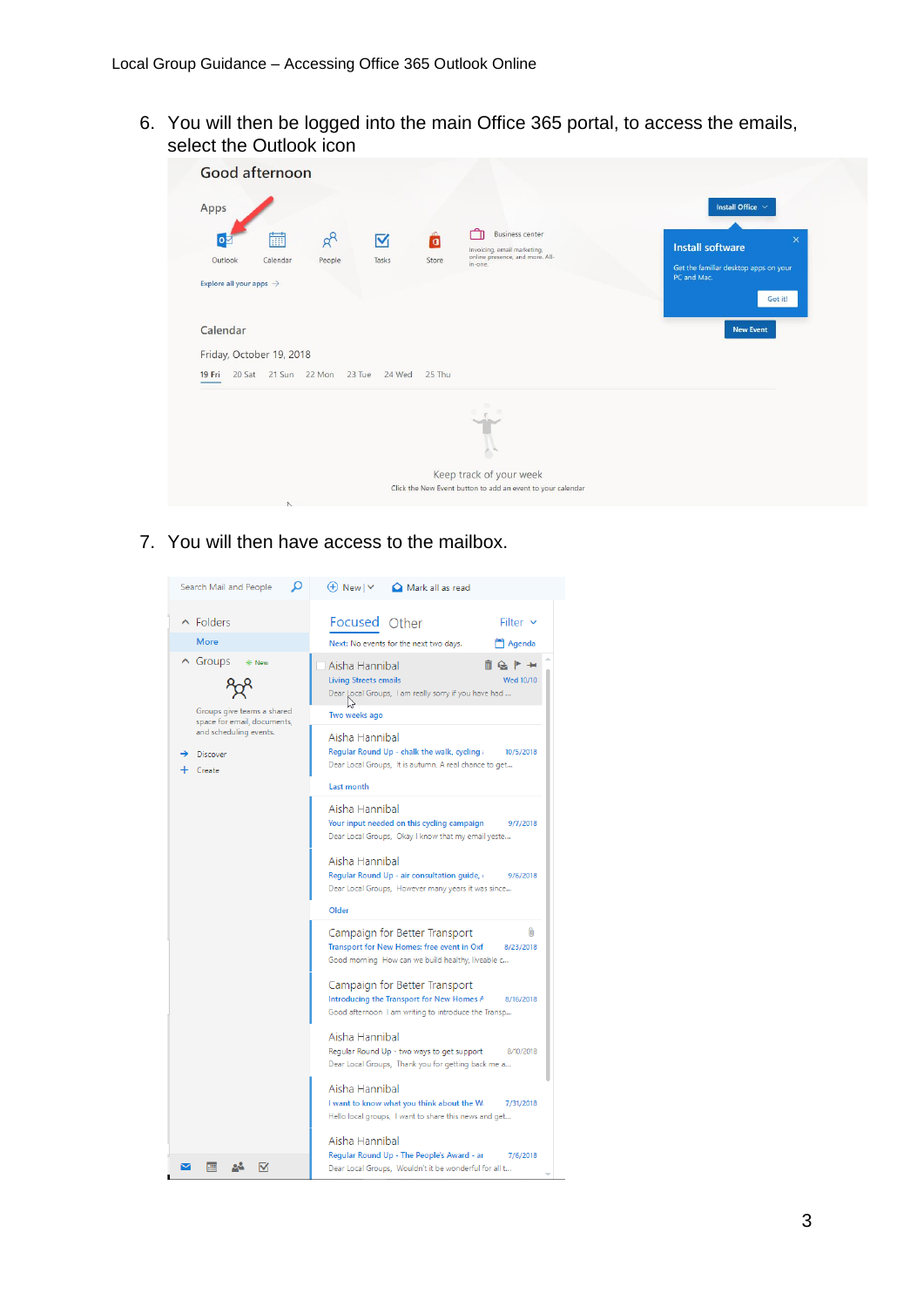8. To access your contacts, select the People icon



9. Then select Your Contacts and click Contacts

| 田<br>Outlook<br>Office 365                                                          |                                                             |               |         |         | $\overline{B}$<br>$Q$ $\circledcirc$<br>$\mathbf{P}$ |
|-------------------------------------------------------------------------------------|-------------------------------------------------------------|---------------|---------|---------|------------------------------------------------------|
| م<br>Search People                                                                  | $\textcircled{+}$ New $ \vee$ Manage $\vee$ Unpin this view |               |         |         |                                                      |
| $\propto$<br>▲ Featured people<br>Frequently contacted                              | Your contacts<br>1 total                                    |               |         |         | By first name -                                      |
| On your calendar<br>Favorites                                                       | Full name                                                   | Email address | Title   | Office  |                                                      |
| For follow-up                                                                       | <b>Bath Living Streets Group</b>                            | (Empty)       | (Empty) | (Empty) |                                                      |
| A Your contacts<br>$\mathbf{r}$<br>Congets                                          |                                                             |               |         |         |                                                      |
| Contacts<br>$\vee$ Directory                                                        |                                                             |               |         |         |                                                      |
| $\land$ Groups $*_{New}$ +                                                          |                                                             |               |         |         |                                                      |
| $R^8$                                                                               |                                                             |               |         |         |                                                      |
| Groups give teams a shared<br>space for email, documents,<br>and scheduling events. |                                                             |               |         |         |                                                      |
| > Discover<br>$+$ Create                                                            |                                                             |               |         |         |                                                      |
|                                                                                     |                                                             |               |         |         |                                                      |
|                                                                                     |                                                             |               |         |         |                                                      |
|                                                                                     |                                                             |               |         |         |                                                      |
|                                                                                     |                                                             |               |         |         |                                                      |
|                                                                                     |                                                             |               |         |         |                                                      |
|                                                                                     |                                                             |               |         |         |                                                      |
| $\Delta h = \boxtimes$<br>$\overline{a}$                                            |                                                             |               |         |         |                                                      |

#### 10.You can now see your Contacts or Group

| our contacts<br>total                              |               |         |         |
|----------------------------------------------------|---------------|---------|---------|
| Full name                                          | Email address | Title   | Office  |
| <b>Bath Living Streets Group</b><br>$\overline{B}$ | (Empty)       | (Empty) | (Empty) |

Ignore the fields that state they are empty, these are not relevant and only advise that those fields for the group have not been populated.

11.To view the contacts within the group, you need to click the group name, this will then display the contacts stored within that group.